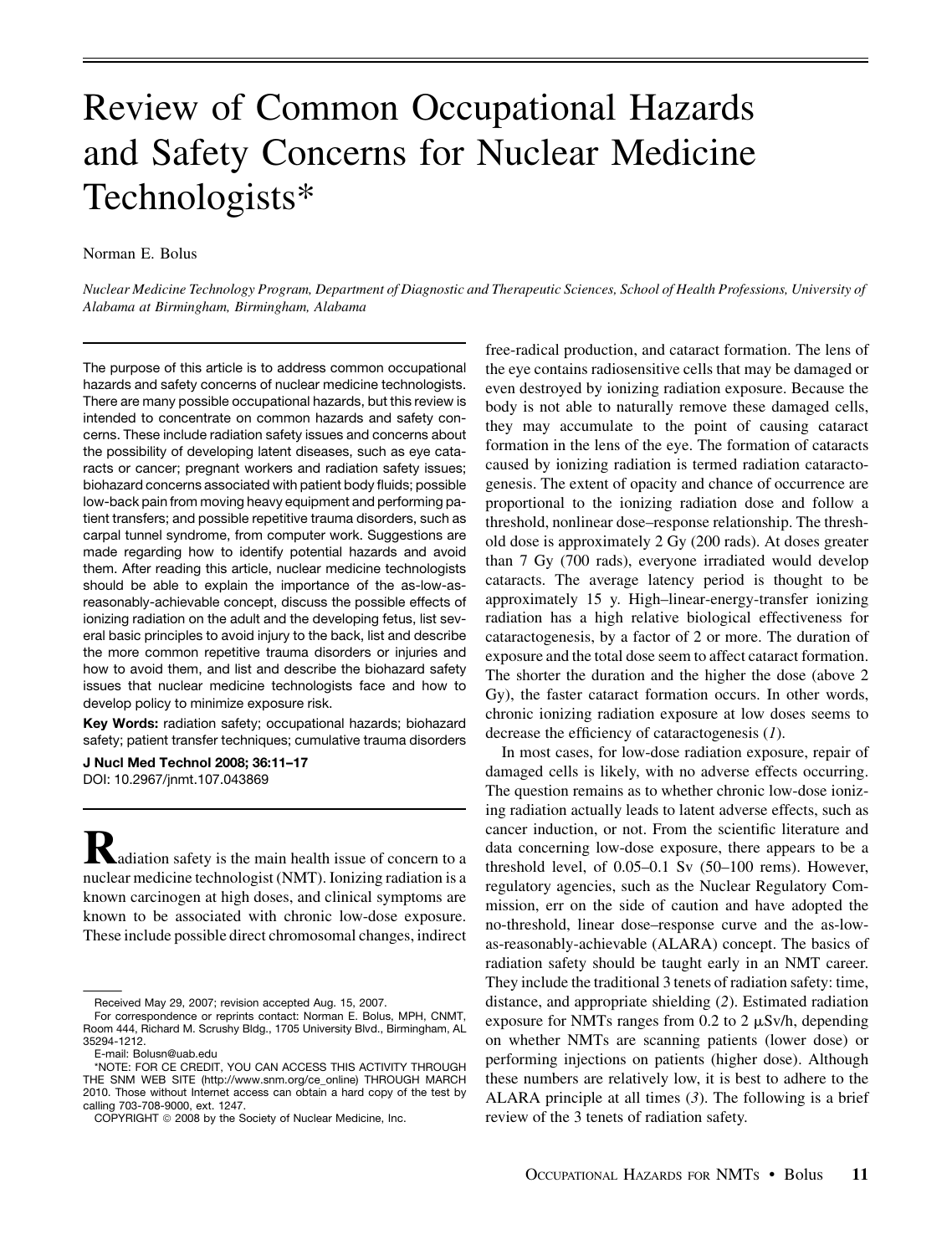## RADIATION SAFETY ISSUES

## Time

It is intuitive to realize that the more time spent around a radioactive source, the more exposure or dose an individual will receive. Dose and dose rate are 2 different things. The dose is the total amount of ionizing radiation received over a time period. For instance, a monthly or quarterly dosimetry report shows dose received. The dose rate is the amount of ionizing radiation that an individual will receive if he or she stays in a certain location for a certain amount of time. For example, a dose rate of 0.3 mSv/h (30 mrem/h) means that in order for an individual to receive a total dose of 0.15 mSv/h (15 mrem), he or she will need to stay in that one site for 30 min without moving. This fact should be self-evident; however, complacency in the workplace can lead to incidents that might increase an individual's ionizing radiation dose or exposure through poor work habits. For example, a technologist may be in the habit of answering a telephone or taking breaks in areas around a radioactive storage site. Doing so could lead to increased exposure over time. People should be vigilant in the workplace and periodically monitor, with a geiger counter or other survey instrument, possible sites where they could receive radiation exposure. It may be possible for people to modify their behaviors and change where they take breaks or answer a telephone to very simply reduce overall radiation exposure. These are simple solutions that anyone can use to reduce radiation exposure.

#### **Distance**

The second tenet of radiation safety is distance from a radioactive source. The greater the distance, the less the radiation received, by a factor of 1 over distance squared; this concept is more commonly referred to as the inverse square law. This fundamental principle of radiation exposure involves the distance that ionizing radiation must travel from a point source to an individual. This concept can be likened to a fireplace giving off heat. As an individual backs away from the fireplace, the warmth from it decreases by the inverse square law. The same is true of radiation exposure. Using the equation  $I_1(D_1)^2 = I_2(D_2)^2$ , where I is intensity of source and D is distance from source, one can determine either the exposure rate or the distance needed to attain a certain exposure rate. If 3 parts of the equation are given, the fourth part can be determined by use of simple algebra. This type of exposure control method is commonly referred to as the least expensive way to control radiation exposure. Once again, it would be prudent to occasionally conduct a direct survey of the work area with a survey meter to assess whether distance can be increased to reduce radiation exposure.

#### Appropriate Shielding

The third tenet of radiation safety is greatly dependent on the type of ionizing radiation being used. Is the concern  $\alpha$ -radiation,  $\beta$ -radiation,  $\gamma$ -radiation, positron radiation, x-ray radiation, or a combination of any of these? The answer to that question is very important in determining the appropriate shielding to use and what the major health concern is.

 $\alpha$ -Radiation is, generally, not shielded. Its penetrating ability is so poor that it cannot pass through a piece of tissue paper or the thickness of human skin. The main health concern with an  $\alpha$ -source is the possibility of internal contamination, which would place the source close to radiosensitive organs of the body, such as bone marrow or the thyroid. Although  $\alpha$ -sources have low penetrating ability, they have high linear energy transfer, which results in a great deal of potential cellular damage from  $\alpha$ -radiation when it is internalized. There are 3 main ways to internalize a radiation source: absorption, ingestion, or inhalation. Basic laboratory guidelines, such as not eating, drinking, smoking, or applying cosmetics in a laboratory or clinic, are designed to minimize possible internal contamination with any xenobiotic agent (of which radiation is one) by ingestion. Wearing gloves and laboratory coats or other personal protective equipment (PPE) is designed to minimize or eliminate absorption of radiation through intact skin. Cuts and abrasions can increase the likelihood of absorption, and an individual should never try to decontaminate radioactive contamination of the skin by using abrasive brushes or pads or caustic chemicals, such as bleach. Doing so can increase the possibility of contamination via the absorption route. The best method for decontaminating skin is to wash with a mild detergent or dishwashing soap. For more severe contamination on the hands, the suggested method is to wear a glove for 24 h and sweat the radioactive contamination out. Good laboratory practices should prevent internalizing  $\alpha$ -radiation.

There are 2 concerns regarding the appropriate shielding of  $\beta$ -radiation. First,  $\beta$ -radiation is more penetrating than  $\alpha$ -radiation and travels in zig-zag or contorted paths.  $\beta$ -Radiation requires heavier types of shielding than  $\alpha$ -radiation, but an individual must be cautious about using high–z (atomic) number materials, such as lead, when  $\beta$ -radiation is present. This is the second concern, because high–z-number materials can cause bremsstrahlung radiation to form. Bremsstrahlung radiation consists of characteristic x-rays that occur when the free electron of  $\beta$ -radiation knocks out an inner shell electron of high–z-number materials. Outer electrons fall in to replace the inner shell electron loss and give off x-ray energy that is dependent on the level in which the electron was located. This effect is not seen with low–znumber materials, such as Plexiglas, glass, and plastic. These types of shielding materials are used for  $\beta$ -radiation because of the bremsstrahlung radiation effect. If an individual is using an isotope, such as  $131$ , that has a mixed radiation emission of both  $\gamma$ -radiation and  $\beta$ -radiation, then he or she must shield the  $\beta$ -radiation first and the  $\gamma$ -component second because high–z-number materials, such as lead, are needed to effectively shield  $\gamma$ -radiation. A plastic-coated lead shield is used for  $^{131}$ I because the plastic will shield the  $\beta$ -radiation, and a sufficient thickness of lead will shield the  $\gamma$ -emission.

 $\gamma$ -Radiation, positron radiation, and x-ray radiation should be shielded with high–z-number materials as stated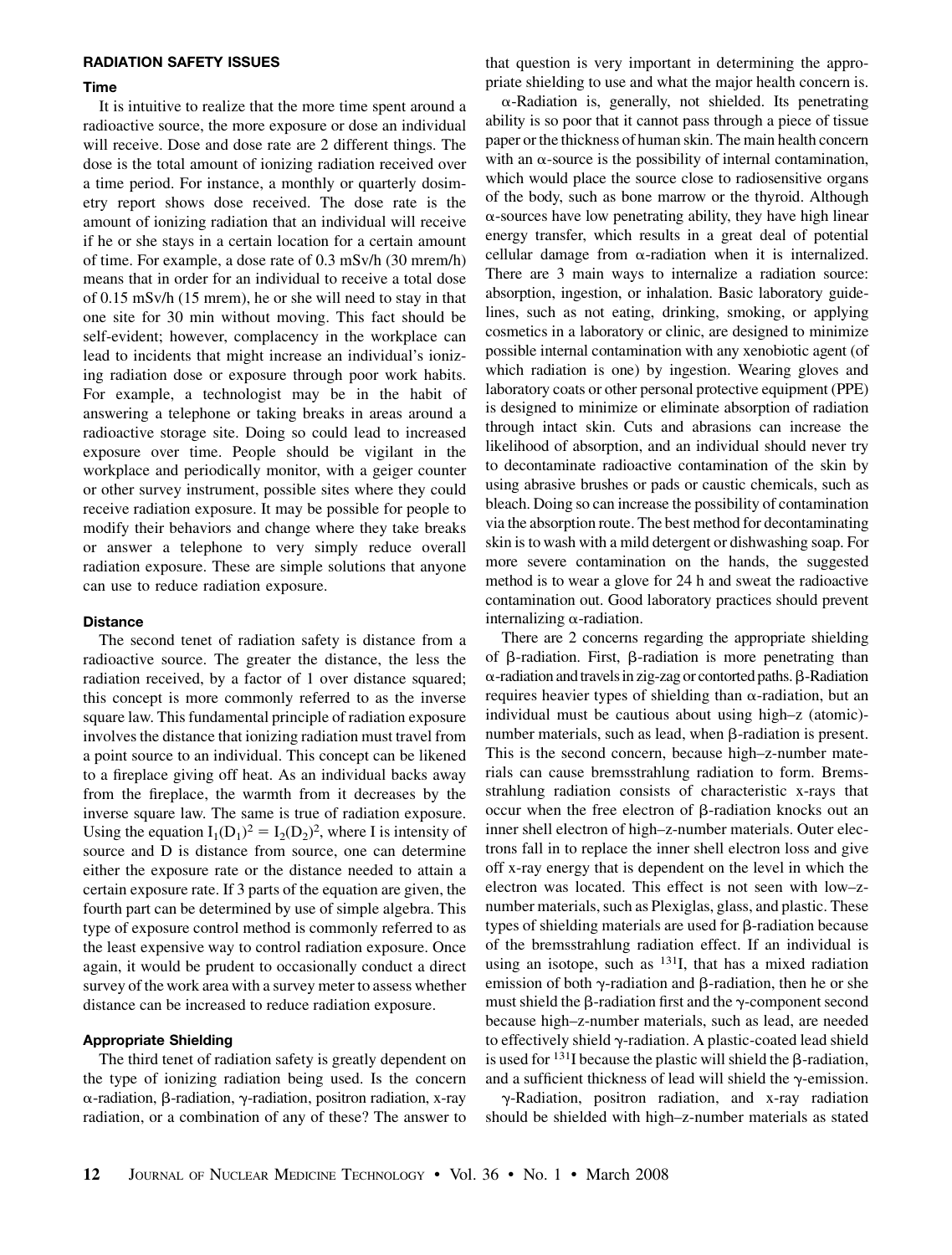earlier. The amount of shielding material is determined by the half-value layer (HVL) of the absorber and the energy of the  $\gamma$ -radiation, positron radiation (511 keV), or x-ray radiation. The HVL reduces the amount of the incident radiation to one half its original value. In general, unless extremely high levels of radiation are being used, 10 HVLs are needed to reduce the incident radiation to the background radiation amount. Table 1 shows the HVLs for many isotopes commonly used in nuclear medicine. There are some differences between references as to the exact HVLs of some absorbers, primarily related to the purity of the HVL in question. As the energy of the radioisotope increases, the required thickness of the absorber increases. Also, as the density of the absorber increases, the amount needed for 1 HVL decreases (6).

## Pregnant Workers

To become declared as a pregnant worker in nuclear medicine, a woman must voluntarily, in writing, notify a supervisor. Otherwise, the law states that no matter how obvious a pregnancy may be, it cannot be acknowledged by coworkers or supervisors, and no special precautions will be instituted by a facility. Nondisclosure should be considered very carefully and is not recommended, for several obvious reasons. The first trimester, or organogenesis stage of embryonic development, is the most susceptible to radiation exposure because a great deal of cell division and stem cell development are occurring. These types of cells are very radiosensitive. Therefore, it is recommended that the following safety precautions be taken once a declaration of pregnancy is made. The woman should wear a wraparound lead apron that has a sufficient thickness of lead to attenuate the radioisotopes used at the clinical site to background levels of radiation exposure. For <sup>99m</sup>Tc, this thickness of lead would be at least 0.25 cm. ALARA amounts of radiation exposure should be applied, as should the tenets of time and distance. A woman should be excused from performing radiotherapy procedures, such as  $^{131}I$ therapy, for the duration of the pregnancy.

Positron emission studies present a special problem because most lead aprons are not sufficiently thick to

TABLE 1 HVLs for many isotopes commonly used in nuclear medicine

| Main energy (keV) | HVL of Pb (cm) |
|-------------------|----------------|
| 140               | ~10.02         |
| 364               | ~10.30         |
| 81                | ~10.03         |
| 245               | $~10^{-1}$     |
| 662               | ~10.65         |
| 70                | ~10.03         |
| 35.5              | ~10.01         |
|                   |                |
|                   |                |

effectively attenuate the 511-keV photons to background radiation levels. Because radiation is most harmful at the point at which it stops, if a woman does not use a sufficient thickness of an absorber to reduce emissions to background levels, then more harm may be created by slowing the radiation to the point at which it stops in the body. The bestcase situation would be to postpone exposure to positron emissions until at least after the first trimester, or organogenesis stage, of the pregnancy.

Once a declaration of pregnancy is made, a fetal dose is determined by the inclusion of a fetal whole-body dosimeter, which is worn at waist level under a lead apron, if one is used. Fetal exposure should not exceed 500 cSv (mrem) spread over the duration of the 9-mo gestation period. If this 500-cSv level has already been exceeded before the declaration of the pregnancy, then the amount is reduced to an additional 50 cSv over the remaining gestation period. As Table 2 shows, the susceptibility of the fetus to radiation exposure decreases as the pregnancy approaches full term (7).

## Possible Fetal Radiation Exposure Effects

Some possible side effects of fetal radiation exposure (other than cancer) include growth retardation, reduction in IQ, mental retardation, and possible major malformations (Table 2) (8). All of these are dependent on the dose and when the exposure of the fetus occurs after fertilization. For amounts below 0.05 Gy (5 rads), noncancer health effects are not detectable. At  $0.05-0.50$  Gy  $(5-50$  rads), up to 2 wk after fertilization, the incidence of failure to implant may increase slightly, but surviving embryos will probably have no significant (noncancer) health effects. This is the ''all-ornone effect''; either the embryo dies at this stage or survives with no significant health effects. During the organogenesis stage, at 2–7 wk after fertilization, with an exposure of  $0.05-0.50$  Gy  $(5-50 \text{ rads})$ , the embryo may have a slight increase in the incidence of major malformations, and growth retardation is possible. This is the most sensitive stage for malformation appearance in the embryonic growth cycle because a great deal of cell division is occurring. At 8–15 wk, the fetogenesis stage, with exposure to 0.05–0.50 Gy (5–50 rads), growth retardation of the fetus is possible. There can be a reduction in IQ of up to 15 points, depending on the dose, and severe mental retardation of up to 20% can occur, depending on the dose. At 16 wk or more after fertilization, with exposure to 0.05–0.50 Gy (5–50 rads), no noncancer health effects are likely to occur. At greater than 0.50 Gy (50 rads), the expectant mother may experience acute radiation syndrome, depending on her whole-body dose. At up to 2 wk after fertilization, with exposure to greater than 0.5 Gy (50 rads), the incidence of failure to implant will likely be large, with 1 Gy (100 rads) killing 50% of the embryos and 5 Gy (500 rads) killing 100% of the embryos. If an embryo does survive, then it will probably have no significant (noncancer) health effects. During the organogenesis stage, at 2–7 wk after fertilization, with exposure to 0.50 Gy or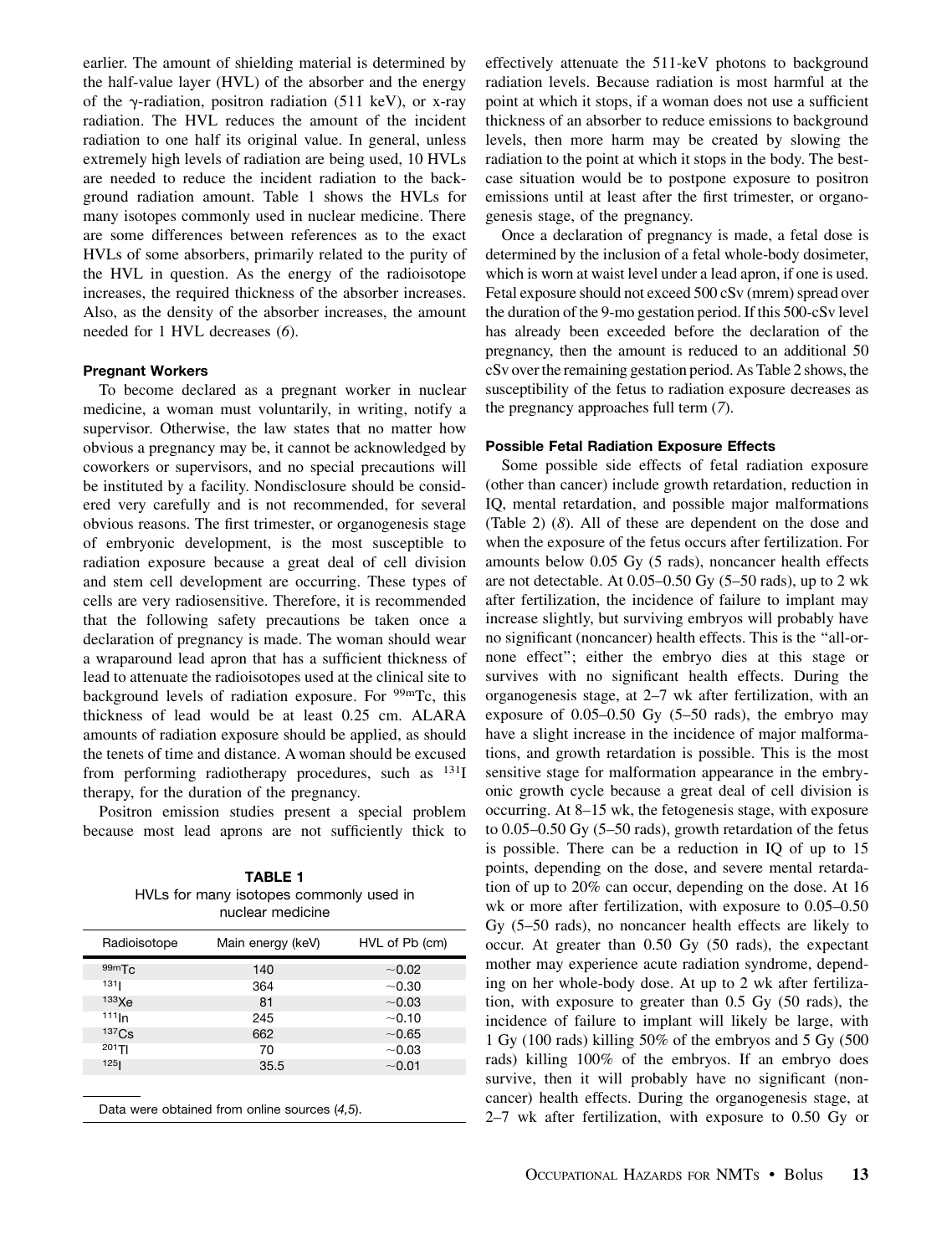|                                             |                                                                                                                                                                                      | Potential Health Effects (Other than Cancer) of Prenatal Radiation Exposure                                                                                                                                                                                                                                                                                                                                                                                                                                                                                                                                                                                                                                                                                                                                                                                                                                                                                                                                                                                                                                                                                                                                                                                                                                                                     | N<br><b>TABLE</b>                                                           |                                                             |                                                                                               |
|---------------------------------------------|--------------------------------------------------------------------------------------------------------------------------------------------------------------------------------------|-------------------------------------------------------------------------------------------------------------------------------------------------------------------------------------------------------------------------------------------------------------------------------------------------------------------------------------------------------------------------------------------------------------------------------------------------------------------------------------------------------------------------------------------------------------------------------------------------------------------------------------------------------------------------------------------------------------------------------------------------------------------------------------------------------------------------------------------------------------------------------------------------------------------------------------------------------------------------------------------------------------------------------------------------------------------------------------------------------------------------------------------------------------------------------------------------------------------------------------------------------------------------------------------------------------------------------------------------|-----------------------------------------------------------------------------|-------------------------------------------------------------|-----------------------------------------------------------------------------------------------|
|                                             |                                                                                                                                                                                      |                                                                                                                                                                                                                                                                                                                                                                                                                                                                                                                                                                                                                                                                                                                                                                                                                                                                                                                                                                                                                                                                                                                                                                                                                                                                                                                                                 | Health effects at following time after conception                           |                                                             |                                                                                               |
|                                             |                                                                                                                                                                                      |                                                                                                                                                                                                                                                                                                                                                                                                                                                                                                                                                                                                                                                                                                                                                                                                                                                                                                                                                                                                                                                                                                                                                                                                                                                                                                                                                 |                                                                             | Fetogenesis                                                 |                                                                                               |
| Acute radiation dose*<br>to embryo or fetus | Blastogenesis<br>(up to 2 wk)                                                                                                                                                        | Organogenesis (2-7 wk)                                                                                                                                                                                                                                                                                                                                                                                                                                                                                                                                                                                                                                                                                                                                                                                                                                                                                                                                                                                                                                                                                                                                                                                                                                                                                                                          | $(8 - 15$ wk)                                                               | $(16 - 25$ wk)                                              | $(26 - 38$ wk)                                                                                |
| $<$ 0.05 Gy (5 rad) <sup>+</sup>            | Noncancer health effects                                                                                                                                                             | Noncancer health effects                                                                                                                                                                                                                                                                                                                                                                                                                                                                                                                                                                                                                                                                                                                                                                                                                                                                                                                                                                                                                                                                                                                                                                                                                                                                                                                        | Noncancer health effects                                                    | Noncancer health effects                                    | Noncancer health effects                                                                      |
| 0.05-0.50 Gy (5-50 rad)                     | Incidence of failure to implant may<br>embryos will probably have no<br>increase slightly, but surviving<br>significant (noncancer) health<br>NOT detectable                         | Incidence of major malformations<br>increase slightly<br>detectable<br>$\overline{5}$<br>may                                                                                                                                                                                                                                                                                                                                                                                                                                                                                                                                                                                                                                                                                                                                                                                                                                                                                                                                                                                                                                                                                                                                                                                                                                                    | Growth retardation possible<br>NOT detectable                               | Noncancer health effects unlikely<br>NOT detectable         | Noncancer health effects unlikely<br>NOT detectable                                           |
|                                             | effects                                                                                                                                                                              | Growth retardation possible                                                                                                                                                                                                                                                                                                                                                                                                                                                                                                                                                                                                                                                                                                                                                                                                                                                                                                                                                                                                                                                                                                                                                                                                                                                                                                                     | 15 points, depending on dose)<br>Reduction in IQ possible (up to            |                                                             |                                                                                               |
|                                             |                                                                                                                                                                                      |                                                                                                                                                                                                                                                                                                                                                                                                                                                                                                                                                                                                                                                                                                                                                                                                                                                                                                                                                                                                                                                                                                                                                                                                                                                                                                                                                 | Incidence of severe mental<br>retardation of up to 20%<br>depending on dose |                                                             |                                                                                               |
| $>0.50$ Gy (50 rad) <sup>#</sup>            | dose, but surviving embryos will<br>Incidence of failure to implant will<br>likely be large, <sup>§</sup> depending on<br>probably have no significant<br>(noncancer) health effects | increase, depending on dose<br>Incidence of miscarriage may                                                                                                                                                                                                                                                                                                                                                                                                                                                                                                                                                                                                                                                                                                                                                                                                                                                                                                                                                                                                                                                                                                                                                                                                                                                                                     | will increase, depending on dose<br>Incidence of miscarriage probably       | increase, depending on dose<br>Incidence of miscarriage may | increase, depending on dosell<br>neonatal death will probably<br>Incidence of miscarriage and |
|                                             |                                                                                                                                                                                      | malformations, such as neurologic<br>and motor deficiencies<br>Substantial risk of major                                                                                                                                                                                                                                                                                                                                                                                                                                                                                                                                                                                                                                                                                                                                                                                                                                                                                                                                                                                                                                                                                                                                                                                                                                                        | Growth retardation likely                                                   | Growth retardation possible,<br>depending on dose           |                                                                                               |
|                                             |                                                                                                                                                                                      | Growth retardation likely                                                                                                                                                                                                                                                                                                                                                                                                                                                                                                                                                                                                                                                                                                                                                                                                                                                                                                                                                                                                                                                                                                                                                                                                                                                                                                                       | (>15 points, depending on dose)<br>Reduction in IQ possible                 | Reduction in IQ possible,<br>depending on dose              |                                                                                               |
|                                             |                                                                                                                                                                                      |                                                                                                                                                                                                                                                                                                                                                                                                                                                                                                                                                                                                                                                                                                                                                                                                                                                                                                                                                                                                                                                                                                                                                                                                                                                                                                                                                 | retardation of >20%, depending<br>Incidence of severe mental<br>on dose     | Severe mental retardation possible,<br>depending on dose    |                                                                                               |
|                                             |                                                                                                                                                                                      |                                                                                                                                                                                                                                                                                                                                                                                                                                                                                                                                                                                                                                                                                                                                                                                                                                                                                                                                                                                                                                                                                                                                                                                                                                                                                                                                                 | Incidence of major malformations<br>will probably increase                  | Incidence of major malformations<br>may increase            |                                                                                               |
|                                             |                                                                                                                                                                                      | <sup>1</sup> Both grays (Gy) and rads are units of absorbed dose and reflect amount of energy deposited into mass of tissue (1 Gy = 100 rad). In this document, absorbed dose is that dose received by entire fetus (whole-body fetal d<br>Referenced absorbed doses in this document are assumed to be from ß-radiation, y-radiation, or x-ray radiation. Neutron or proton radiation produces many of health effects described here at lower absorbed doses<br>"Acute dose = dose delivered in short time (usually minutes). Fractionated or chricnic doses = doses delivered over time. For fractionated or chronic doses, health effects on fetus may differ from what is depicted here.<br>For adults, dose necessary to kill 50% of exposed population in 60 days is about 3–5 Gy (300–500 rad), and dose necessary to kill 100% of exposed population is about 10 Gy (1,000 rad).<br><sup>s</sup> Fetal dose of 1 Gy (100 rad) will likely kill 50% of embryos. Dose necessary to kill 100% of human embryos or fetuses before 18 wk of gestation is about 5 Gy (500 rad).<br>Gestational age and radiation dose are important determinants of potential noncancer health effects. Following points are of particular note.<br>Expectant mother may experience acute radiation syndrome at this level, depending on her whole-body dose- |                                                                             |                                                             |                                                                                               |
|                                             | Embryos that survive, however, will exhibit few congenital abnormalities                                                                                                             | · Before about 2 wk of gestation (i.e., time after conception), health effect of concern from exposure to greater than 0.1 Gy (10 rad) is death of embryo. If embryo survives, however, radiation-induced noncancer health eff<br>unlikely, no matter what radiation dose was. Because embryo is made up of only a few cells, damage to one cell, the progenitor of many other cells, can cause death of embryo, and blastocyst will fall to implant in uterus.                                                                                                                                                                                                                                                                                                                                                                                                                                                                                                                                                                                                                                                                                                                                                                                                                                                                                 |                                                                             |                                                             |                                                                                               |
|                                             |                                                                                                                                                                                      | • In all stages of gestation, radiation-induced noncancer health effects are not detectable for fetal doses below about 0.05 Gy (5 rad). Most researchers agree that dose of less than 0.05 Gy (5 rad) represents no measurabl<br>risk to embryo or fetus at any stage of gestation. Research on rodents suggests that small risk may exist for malformations as well as effects on central nervous system in range of 0.05–0.10 Gy (5–10 rad) for some stages o<br>► From about 16 wk of gestation to birth, radiation-induced noncancer health effects are unlikely below about 0.50 Gy (50 rad). Although some researchers have suggested small possibility of impaired brain function above 0<br>However, practical threshold for congenital effects in human embryo or fetus is most likely 0.10-0.20 Gy (10-20 rad).                                                                                                                                                                                                                                                                                                                                                                                                                                                                                                                      |                                                                             |                                                             |                                                                                               |
|                                             | This table is intended only as a guide. Indicated doses and times after conception are approximations.                                                                               | (10 rad) at 16-25 wk of gestation, most researchers agree that after about 16 wk of gestation, threshold for congenital effects in human embryo or fetus is approximately 0.50-0.70 Gy (50-70 rad)                                                                                                                                                                                                                                                                                                                                                                                                                                                                                                                                                                                                                                                                                                                                                                                                                                                                                                                                                                                                                                                                                                                                              |                                                                             |                                                             |                                                                                               |

14 JOURNAL OF NUCLEAR MEDICINE TECHNOLOGY • Vol. 36 • No. 1 • March 2008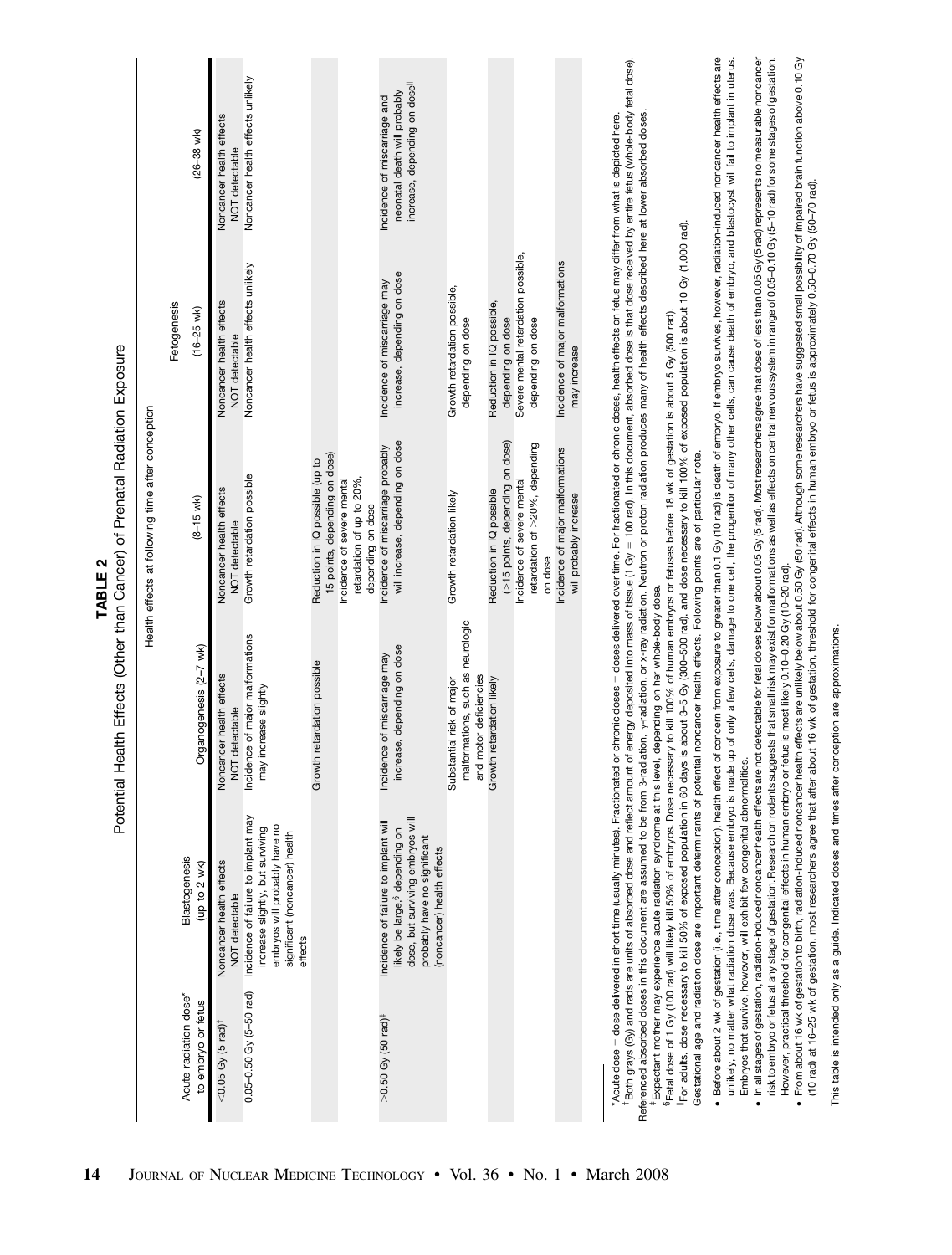greater, the incidence of miscarriage may increase, depending on the dose; there is a substantial risk of major malformations, such as neurologic and motor deficiencies; and growth retardation is likely. At 8–15 wk after fertilization, at a dose of greater than 0.50 Gy (50 rads), in addition to what is seen at the previous interval, there can be a reduction in IQ of greater than 15 points and an incidence of severe mental retardation of greater than 20%, depending on the dose. The major effect after 16 wk of gestation is an increase in miscarriage, depending on the dose.

## Biohazard Safety Issues

There are over 200 different biologic agents known to produce infections and allergenic, toxic, or carcinogenic reactions in workers. These agents and illnesses include microorganisms, such as viruses, bacteria, and fungi, capable of producing infection and allergies; allergens and toxins generated by plants, which can produce dermatitis, rhinitis, or asthma; protein allergens from vertebrate animals, such as dander, hair, and saliva; arthropod-induced illnesses, such as allergic reactions or inflammation caused by a bite or sting from an insect; and parasite-induced illnesses, such as schistosomiasis, caused by Schistosoma, or roundworm infestations, caused by Ascaris.

Many factors actually contribute to the possibility of exposure and then infection with a disease-causing agent. These include modes of transmission, route of entry, infectious dose, viability and virulence of the agent, and host susceptibility. Modes of transmission that would be associated with clinical nuclear medicine work include contact and vector-borne and airborne transmissions. Under contact transmission, there are direct and indirect methods, such as direct contact with an infected individual, infectious material spilled or splashed onto mucous membranes, irritated skin, or open cuts. The main defenses against direct contact are standard precautions (formally known as universal precautions), which include PPE, such as gloves, long-sleeved knee-length laboratory coats, or scrubs. Indirect contact includes transmission via some fomite; that is, some sort of inanimate object (e.g., countertop, bed, or camera) becomes contaminated, and the infectious agent is then transmitted to a host. Vector-borne transmission would be less likely in a clinical setting but would be a concern when a disease could develop through a living vector (e.g., mosquito, flea, or tick) biologically or mechanically transmitting a causative agent through a bite directly on the skin. Airborne transmission may occur through the inhalation of infectious airborne particles. Workers may be exposed by contact after the deposition of droplets, through splashing or spilling, onto surfaces, equipment, and personnel. Routes of entry for any infectious disease-causing agent include inhalation, ingestion, penetration through irritated skin, and contact with mucous membranes of the nose, eyes, and mouth. Ingestion may occur through hand-to-mouth contamination, such as eating, drinking, or smoking in the work area. Contaminated objects, such as hypodermic needles, syringes, broken glassware, and scalpels, may inadvertently puncture or scratch the skin and transmit the disease. Hand-to-mouth contact (with or without gloves) or contact with mucous membranes of the eyes and nose may cause infectious disease. There have been reported cases of HIVinfections related to splashes of the eye with infectious agents.

A microorganism must, however, be viable, and the opportunity for infection must exist for an infection to occur. Temperature, humidity, and the presence or absence of growth factors affect viability. Mycobacterium tuberculosis is unaffected by drying and remains viable on work surfaces, whereas most other infectious agents cannot survive these conditions. Virulence varies among types and strains of microorganisms. Some microorganisms are highly pathogenic, even in healthy populations, but other microorganisms are opportunistic and are able to infect only hosts with reduced immunities. In fact, several medical conditions can increase the risk of infection. These include allergies, pregnancy, skin disorders, antibiotic therapy, and drugs that may alter host defenses.

The most likely mode of transmission concerning NMTs is direct person–person or person–patient contact. The second line of defense after PPE is hand washing frequently and after every patient contact situation, such as administering a dose to a patient or transferring a patient. Through adherence to Occupational Safety and Health Administration and Joint Commission on Accreditation of Healthcare Organizations standards, transmission of diseases can be minimized or eliminated.

#### Biohazard Safety Classification

There are 4 biosafety levels (BSLs) for working with infectious agents. The Centers for Disease Control, the National Institutes of Health, and the Nuclear Regulatory Commission have established recommended workplace guidelines for the containment of biohazardous agents at each level:

- BSL 1: work involving no known or minimal potential hazard;
- BSL 2: work with moderate-risk or indigenous agents associated with human disease;
- BSL 3: work with indigenous or exotic agents, with real potential for infection by aerosols and for the disease to have serious or lethal consequences;
- BSL 4: work with dangerous and exotic agents that pose a high individual risk of life-threatening disease or aerosol-transmitted laboratory infections or with related agents with an unknown risk of transmission.

In nuclear medicine laboratories, it would be rare to be involved in any level above BSL 2 (9).

## Low-Back Pain

The major causes of low-back pain in technologists are continuous overuse of back muscles attributable to moving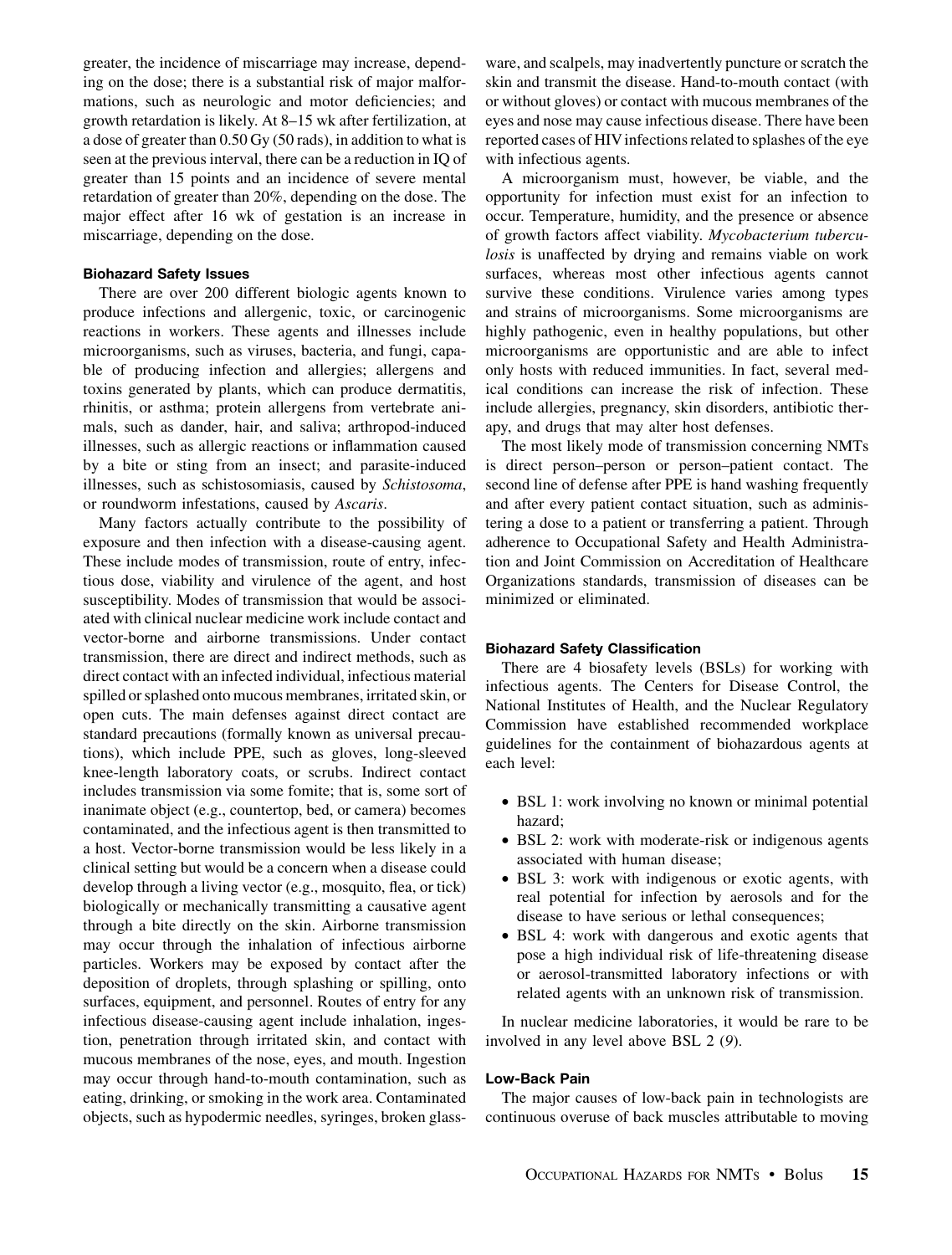patients and moving patients in an improper manner. Two important concepts for proper lifting techniques are understanding the ''base of support'' when lifting and the ''center of gravity'' for both technologists and patients. The base of support is extremely important for maintaining balance during lifting. A typical example is the stance a football player takes once a play begins. Feet should be wide apart, with one foot in front of the other; this stance makes it difficult for an individual to be tipped over or, as in the example of the football player, to be tackled to the ground. The center of gravity is important for technologists as well as patients. In general, in an adult, the center of gravity is the midpoint of the pelvis at approximately S-2 on the vertebral column. For infants and toddlers, the center of gravity is slightly higher and not over their base of support. This is why it is easy for toddlers to tip over and fall down when learning how to walk. It is also why it is easy for toddlers to fall into buckets and possibly drown.

When moving a patient, a technologist should keep the majority of the weight being moved as close to the technologist's own center of gravity as possible for a better mechanical advantage. This means close contact with a patient who is being moved. A technologist should always be aware of the patient's center of gravity and use the knowledge of where it is located to advantage, if possible, when moving a patient from a supine to a recumbent position or vice versa. Some principles for safe patient transfers include letting the patient do as much of the transfer as possible and within reason. A technologist should always establish a wide base of support for stability, should always lift with the legs, and should avoid bending or twisting of the back. Perhaps most important is that a technologist should never lift more than he or she can without injury and should always ask for assistance when needed; for example, a technologist who weighs 45 kg (100 lb) should ask for assistance with a patient who weighs 112.5 kg (250 lb) (10). It is wise to periodically have training on proper transfer techniques, perhaps biannually or when there is a large turnover of employees, to keep transfer techniques fresh in the minds of employees and to help reduce potential lowback problems.

# Potential Cumulative Trauma Disorders (CTDs) or Injuries

CTDs or cumulative trauma injuries are not a diagnosis; rather, they are a group of disorders that have similar characteristics. Often referred to as repetitive trauma, these disorders are caused by repeated activities that cause the disorder to form. Several types of CTDs are possible in the clinical setting in nuclear medicine.

Myalgia is pain in one or more muscles, and tendonitis is inflammation of a tendon. Epicondylitis (''tennis elbow'') involves inflammation of and pain in certain bony prominences in the area of the elbow, usually resulting from excessive strain on and twisting of the forearm. Trigger finger (''snapping finger'') is a condition involving partial obstruction in flexion or extension of a finger; however, beyond the point of the obstruction, movement is eased. This condition is caused by constriction of a tendon sheath. Carpal tunnel syndrome is probably the most likely CTD that an NMT can develop. This disorder is caused by the compression of the median nerve in the carpal tunnel of the hand and is often associated with tingling, pain, or numbness in the thumb and first 3 fingers. The pain caused by carpal tunnel syndrome is enough to cause waking in the middle of the night. Raynaud's syndrome is probably the least likely CTD that an NMT can develop. It is an abnormal constriction of the blood vessels of the fingers on exposure to cold temperature and is usually caused by low-frequency-vibration hand tools. The destruction process occurs through contraction produced by pressure, which can reduce circulation. In addition, individual muscle fibers tear and joint surfaces rub together under pressure.

In addition to the repetitive motion of doing tasks the same way every day, day in and day out, there are risk factors associated with all CTDs. These risk factors include arthritis or other abnormal body and joint functions; cysts, swellings, and other abnormalities of tendons; poor circulation, which impairs repair mechanisms; fluid retention from circulation problems, high blood pressure, pregnancy, salt imbalance, or thyroid imbalance; poor dietary habits (e.g., lack of vitamin  $B_6$ , which is important to the repair mechanisms of tissue); alcohol and tobacco use, which can affect the musculoskeletal system; nicotine, which is thought to break down connective tissue fibers; diabetes, which can affect circulation; previous injuries, which can affect and increase the likelihood of CTDs; and hormone shifts and even emotional stress, which can affect blood vessels by tightening them  $(11)$ .

## **CONCLUSION**

Occupational hazards for NMTs consist of a wide variety of possibilities, from the more obvious hazards of radiation and biologic safety issues to low-back pain and possible CTDs. It has been the intent of this article to briefly outline these possible hazards and to offer some information in a concise manner on how to avoid them in the clinical setting. Using time, distance, and appropriate shielding as well as standard or universal precautions will go a long way in reducing the more common safety concerns. Also, proper patient transfer techniques can help to reduce or eliminate low-back pain issues. CTDs are more difficult to prevent if an individual is doing the same activity during work day in and day out, but by knowing how to identify these disorders, an individual may be able to prevent them from becoming worse over time.

#### **REFERENCES**

- 1. Foshier S. Essentials of Radiation Biology and Protection. Albany, NY: Delmar Thomson Learning; 2002:60.
- 2. Dowd SB, Tilson ER. Practical Radiation Protection and Applied Radiobiology. 2nd ed. Philadelphia, PA: Saunders; 1999.